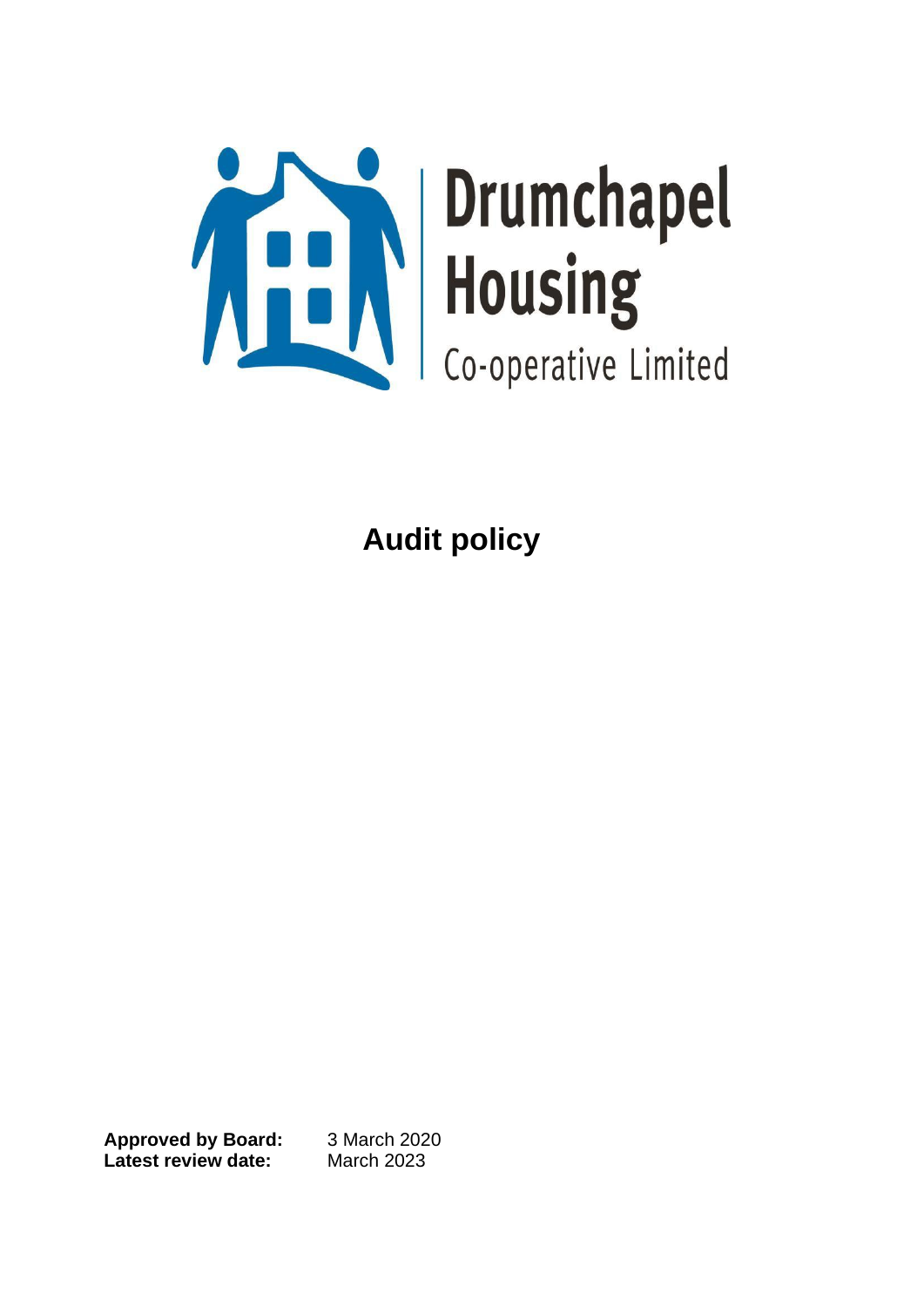# **Regulatory Standards:**

*Standard 2* - The RSL is open and accountable for what it does. It understands and takes account of the needs and priorities of its tenants, service users and stakeholders. And its primary focus is the sustainable achievement of these priorities.

*Standard 4 -* The governing body bases its decisions on good quality information and advice and identifies and mitigates risks to the organisation's purpose.

*Guidance 4.5* – The RSL has an internal audit function. The governing body ensures the effective oversight of the internal audit programme by an audit committee or otherwise. It has arrangements in place to monitor and review the quality and effectiveness of internal audit activity, to ensure that it meets its assurance needs in relation to regulatory requirements and the Standards of Governance and Financial Management. Where the RSL does not have an audit committee, it has alternative arrangements in place to ensure that the functions normally provided by a committee are discharged.

*Guidance 4.6* – The governing body has formal and transparent arrangements for maintaining an appropriate relationship with the RSL's external auditor and its internal auditor.

**Standard 5** - The RSL conducts its affairs with honesty and integrity.

*Notifiable events -* The Co-operative also recognises the relationship between the audit policy and the policy on notifiable events. In the context of the audit policy, the Co-operative is clear on the requirement to notify the Regulator of any serious concerns raised by our auditors as soon as we become aware of the concern.

The policy statement confirms the Co-operative's commitment to complywith legal, regulatory and best practice requirements.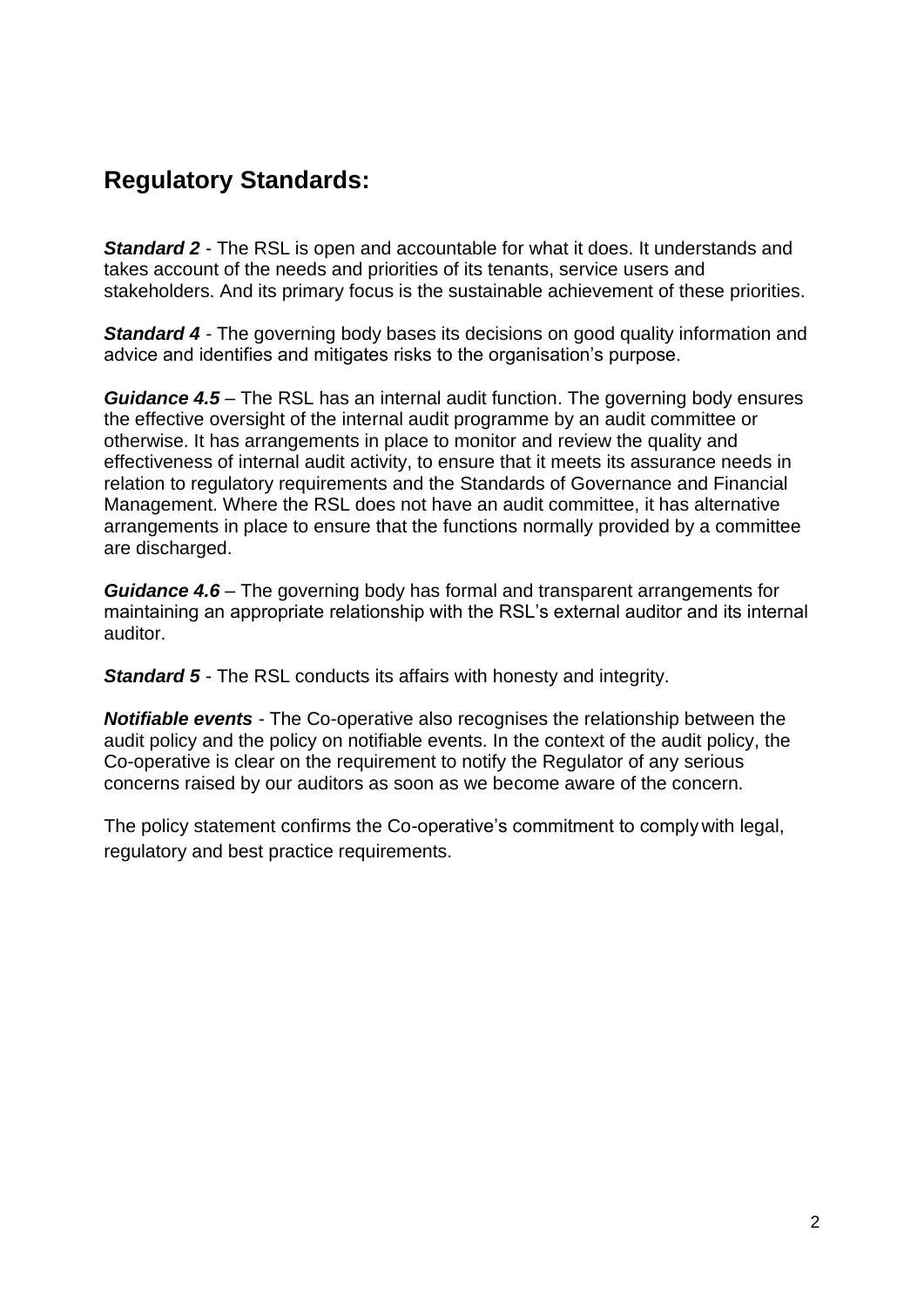### **CONTENTS**

### PAGE NO.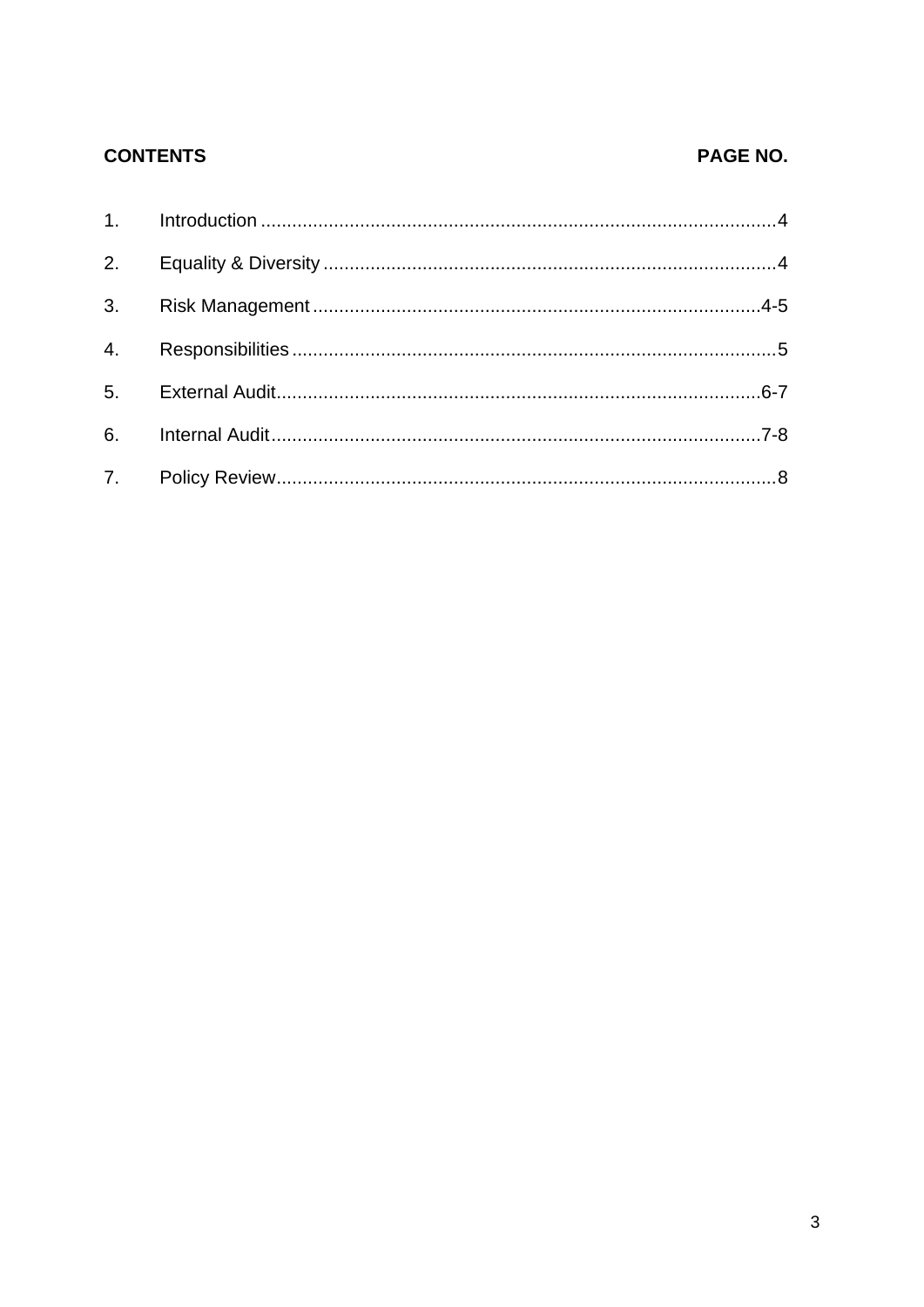

## **1. Introduction**

- 1.1 In order to ensure the Co-operative's financial affairs are independently assessed, we are obliged by law to appoint a firm of registered auditors to undertake the annual audit of our financial statements.
- 1.2 In addition, it is expected that the Co-operative shall have in place an appropriate system of internal audit, which shall assist the Co-operative in confirming that appropriate internal financial controls are in place.

## **2. Equality and diversity**

- 2.1 The Co-operative's equality and diversity policy, which was approved by the Board in April 2017, outlines our commitment to promote a zero tolerance to unfair treatment or discrimination to any person or group of persons, particularly on the basis of any of the protected characteristics<sup>1</sup>. This includes ensuring that everyone has equal access to information and services and, to this end, the Co-operative will make available a copy of this document in a range of alternative formats including large print, translated into another language or by data transferred to voice.
- 2.2 We are also aware of the potential for policies to inadvertently discriminate against an individual or group of individuals. To help tackle this and ensure that it does not occur, best practice suggests that organisations carry out equality impact assessments to help identify any part of a policy that may be discriminatory so that this can be addressed (please see section 5 of the equality and diversity policy for more information).
- 2.3 In line with section 5.3 of the equality and diversity policy, the Co-operative applies a screening process based on that recommended by the Equality and Human Rights Commission to ascertain whether each policy requires an impact assessment to be carried out. The screening process was applied to this policy and it was decided that an impact assessment is not required.

## **3. Risk management**

3.1 The Co-operative has considered the potential risks facing the Co-operative should the audit policy be breached. The external audit, which is a statutory requirement, assists in providing an independent assessment on the current financial position of the Co-operative and provides an opinion on whether the Co-operative's books and records have been properly maintained. Failure to carry out regular assessment of the Co-operative's financial controls could result in system weaknesses and errors going unnoticed. This may have a detrimental effect on the Co-operative's viability and reputation. Similarly,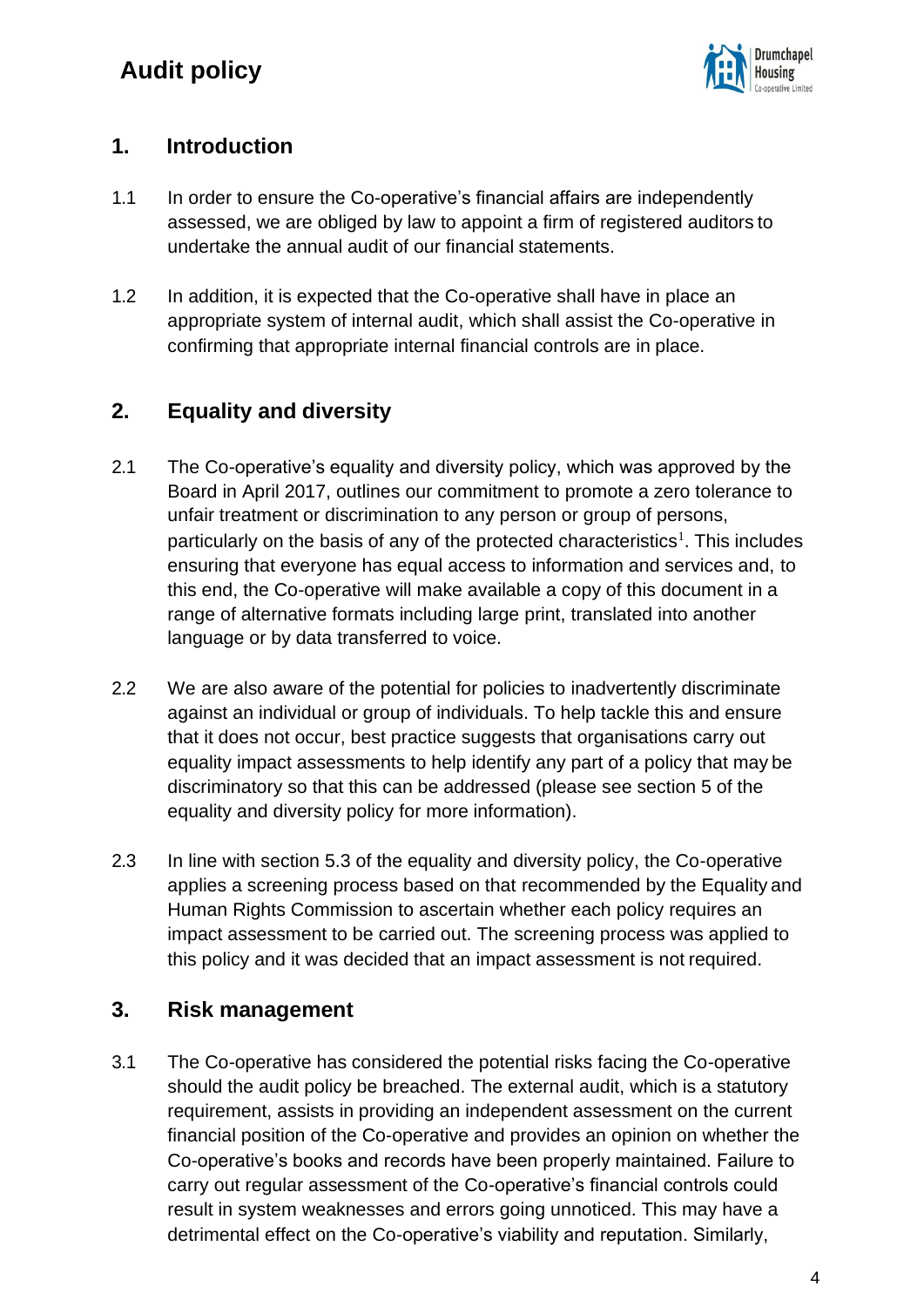

failure to implement a programme of internal audit, inspecting all functions, could result in poor performance and with no action plan for improvement the Co-operative could be viewed as failing to adhere to the culture of continuous improvement.

3.2 In order to minimise this risk, the Co-operative ensures that an independent registered auditor carries out an annual external audit, with the Board considering the Management Letter issued thereafter and acting upon any recommendations provided. Independent internal audit is considered on a three-year rolling programme, with regular monitoring of the improvement plans being undertaken by the Board. The annual internal audit plan is drafted by the internal auditor and takes account of the key risks (as highlighted in the risk matrix).

## **4. Responsibilities**

- 4.1 The Board is responsible for:
	- a) Agreeing the Co-operative's audit policy
	- b) Monitoring the audit function
	- c) Making recommendations to members at the AGM with regards to reappointment or change of auditors
	- d) Ensuring that appropriate external and internal auditors are appointed, and that their findings and recommendations (once agreed) are implemented
	- e) Discussing the auditor's annual management letter and agree a formal response to be made to the external auditors.
- 4.2 The Director is responsible for:
	- a) Ensuring that the Co-operative's accounting systems and finance procedures comply with best accounting practice
	- b) Ensuring effectiveness of internal controls for the Co-operative and, where weaknesses are found, to lead the staff team in ensuring that these are addressed
	- c) Ensuring that an annual review is undertaken of the internal control system and that the Board as a whole receive a report on the adequacy, reliability and effectiveness of the internal control system
- 4.3 The Board expects the Senior Finance Officer and Finance Agents to:
	- a) In liaison with the Director, implement the policy and procedures on audit and internal financial controls
	- b) Advise the Board on any updates to appropriate guidance
	- c) In liaison with Director, report to Board on the audit process

<sup>1</sup>The Equality Act 2010 identifies the "protected characteristics" as age, disability, marriage and civil partnership, race, religion or belief, gender, gender reassignment and sexual orientation.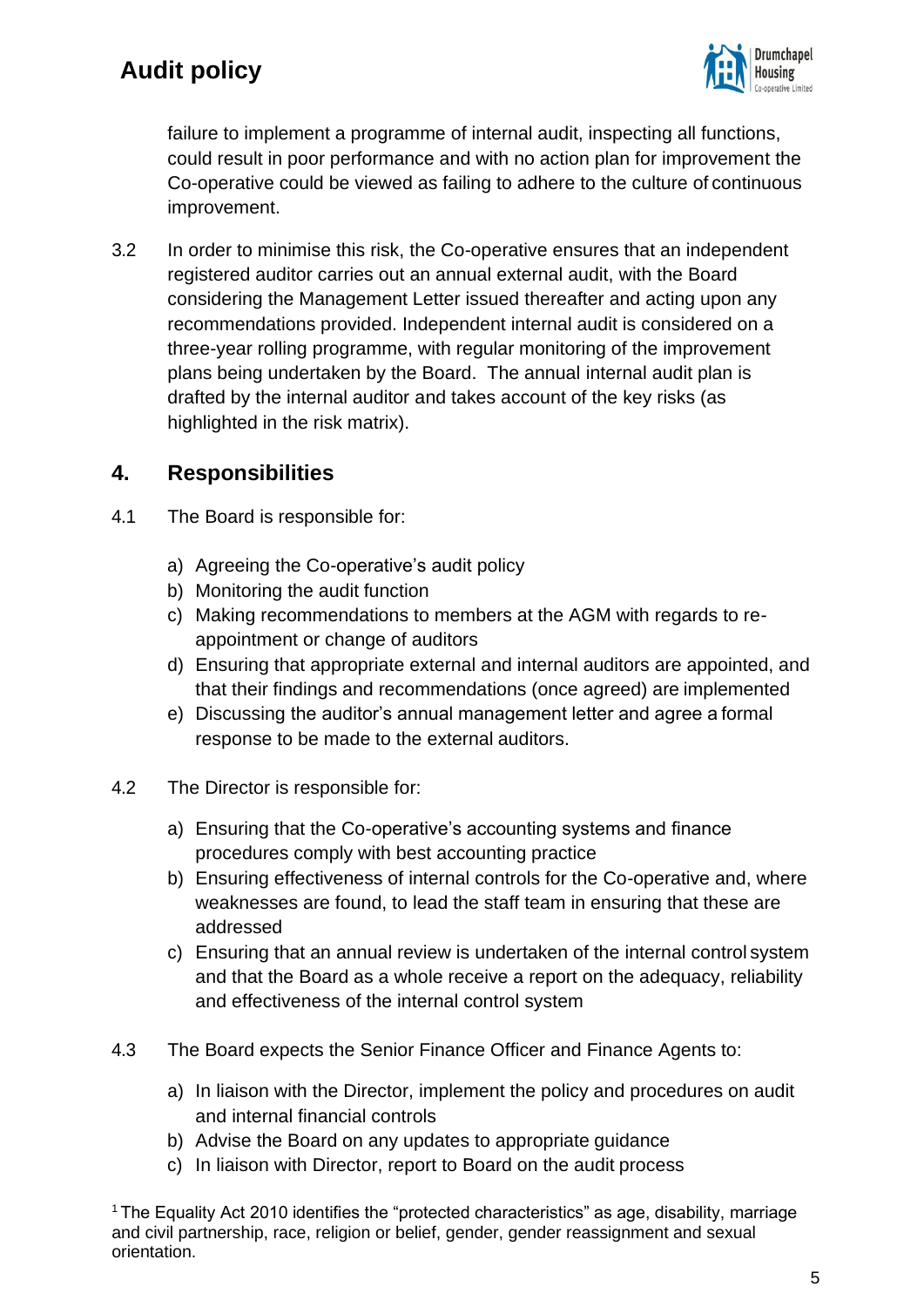

### **5. External audit**

#### **5.1 Appointment of external auditor**

- 5.1.1 In order to ensure continuing value for money, the Auditor's appointmentwill be formally tendered every seven years in accordance with best practice requirements.
- 5.1.2 If, at any time, the board is dissatisfied with the performance or service of the auditor, the re-tender may be carried out earlier than planned, so long as this has been agreed at a Board meeting.
- 5.1.3 Where performance of the audit is satisfactory the auditor will be formally appointed at each AGM. The Director, Senior Finance Officer and Finance Agents will advise the Board of any concerns they have over the auditor's performance following the conclusion of the annual audit and will liaise with the auditors in this regard.

#### **5.2 Remuneration of auditor**

- 5.2.1 The following will be observed:
	- a) The fee to be charged will be agreed with the auditors, prior to the audit commencing and will normally reflect the amount specified when the service was tendered, subject to any agreed inflationary updates
	- b) The audit fee will be shown separately to any other financial consultancy work in the Annual Accounts.
	- c) The final audit fee will correspond to the budgeted figure, unless additional work is necessary. If this occurs the Director will seek prior approval of the Board; if this is not practical because of the timing of Board meetings and/or the urgency of any particular situation, the Director may authorise additional work, subject to this being reported to the Board at the next meeting

#### **5.3 Scope of audit and audit plan**

- 5.3.1 The external auditor will provide an engagement letter clearly defining their role and responsibilities. The auditor will discuss the audit plan with the Director and/or Depute Director, prior to the start of the audit and the fees and workplan will be agreed by both parties.
- 5.3.2 The Senior Finance Officer and Finance Agents prepare a plan which includes the following:
	- a) A timetable for preparation of accounts by the Senior Finance Officer and Finance Agent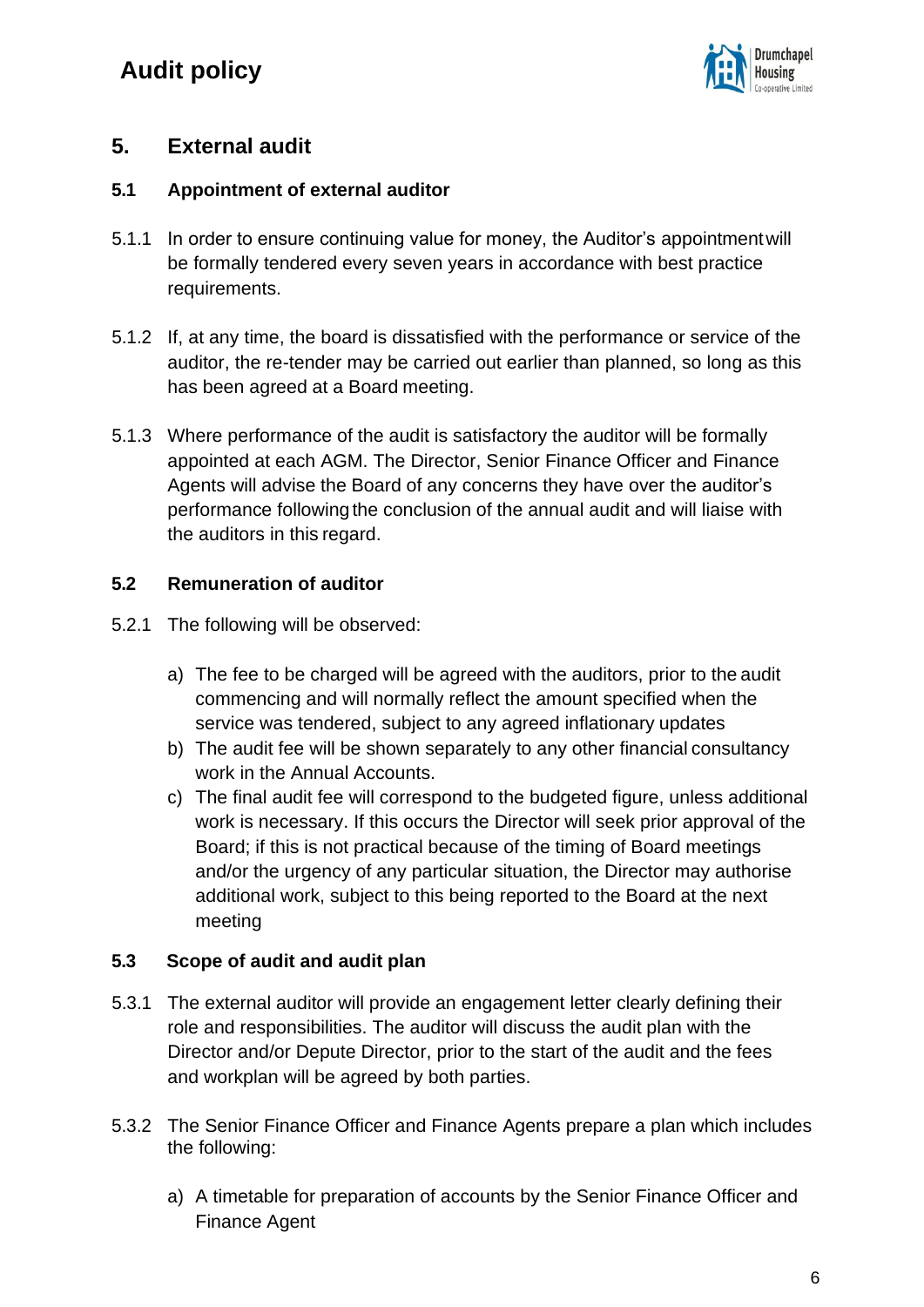

- b) Extent of working papers and schedules prepared by the Co-operative
- c) Any aspect of the audit requiring particular attention
- 5.3.3 Every three years (or on change of auditors) the Director will formally review the engagement letter and report any required amendments to the Board.

#### **5.4 Report on external audit**

- 5.4.1 The audit partner will report on the audit findings initially to the Director, then formally to the Board and finally at the Annual General Meeting. The Director may involve other staff as required, particularly those with responsibility for finance.
- 5.4.2 The auditor will produce a Management Letter detailing any matters to be addressed by the Co-operative. The Management Letter will be discussed by the Board and a draft response, with timetables for any action required, will be put to the Board for their consideration and approval.
- 5.4.3 Both audited accounts, management letter and response must be sent to the Scottish Housing Regulator within six months of the year-end.

### **6. Internal audit**

- 6.1 It is the responsibility of the Board to ensure that a suitable person is designated as having specific executive responsibility for ensuring the effectiveness of internal controls as part of their job specification.
- 6.2 The Board are responsible for ensuring that internal controls are effective (both financial and non-financial).
- 6.3 The Co-operative will appoint a suitable firm to provide senior staff and the Board with an independent appraisal of the adequacy and effectiveness of the internal control systems.
- 6.4 The Board is required to include a statement in its annual accounts advising on the system of internal financial controls in place.
- 6.5 The auditor shall review this statement as part of the external audit.
- 6.6 An annual report on internal audit work for the year will be discussed by the Board each year; the board will agree any follow-up action plans agreed following individual internal audits and the Audit, Risk and Staffing sub-